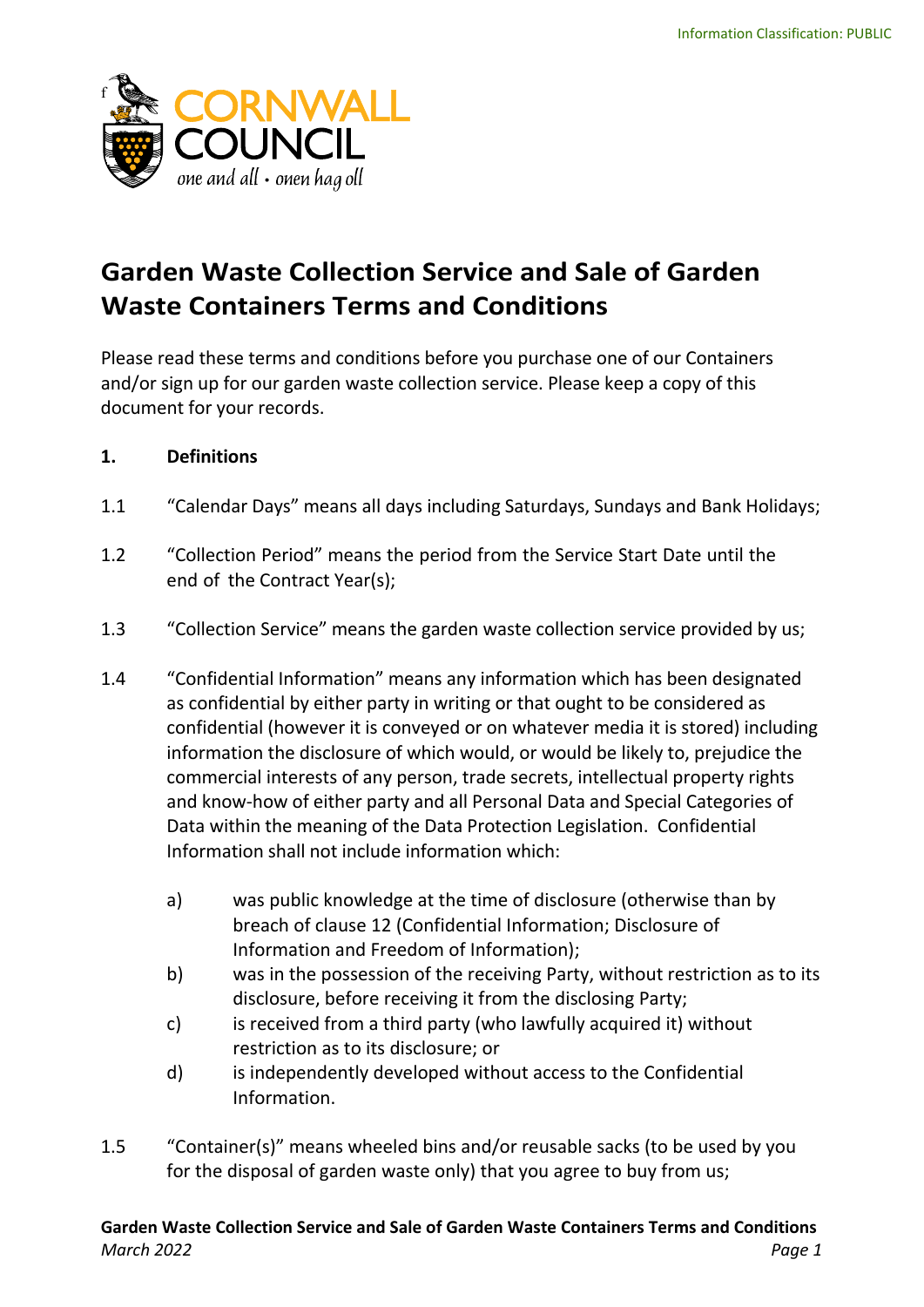- 1.6 "Contract Year(s)" means the annual period from 1st April to 31st March;
- 1.7 "Contractor" means the contractor operating the Collection Service on behalf of Cornwall Council, from time to time;
- 1.8 "Data Controller" has the meaning given to it in the Data Protection Legislation;
- 1.9 "Data Guidance" means any applicable guidance, guidelines, direction or determination, framework, code of practice, standard or requirement regarding information governance, confidentiality, privacy or compliance with Data Protection Legislation (whether specifically mentioned in this Agreement or not) to the extent published and publicly available or their existence or contents have been notified to the Service Provider by the Council and/or any relevant Regulatory Body;
- 1.10 "Data Processor" has the meaning given to it in the Data Protection Legislation;
- 1.11 "Data Protection Legislation" means the UK General Data Protection Regulation ((EU) 2016/679) ("GDPR") until it is no longer directly applicable in the UK, the Data Protection Act 2018 and any other applicable national implementing laws, regulations and secondary legislation, as amended or updated from time to time, in the UK;
- 1.12 "FOIA" means the Freedom of Information Act 2000 and any subordinate legislation made under this Act from time to time together with any guidance and/or codes of practice issued by the Information Authority or relevant government department in relation to such legislation and the Environmental Information Regulations 2004 ("EIR");
- 1.13 "Garden Waste" means the following garden waste items: grass cuttings, leaves, organic sweepings, tree, shrub and rose prunings, branches (up to 30cm long and 2.5cm wide), cut flowers, weeds and windfall or as otherwise specified on our website from time to time;
- 1.14 "Order" means an order made by you to us for the Container(s);
- 1.15 "Pandemic Event" means the occurrence or continued existence of any pandemic or epidemic over a wide geographical area and affecting a large proportion of the population and includes the COVID-19 coronavirus pandemic.
- 1.16 "Personal Data" has the meaning given to it in the Data Protection Legislation;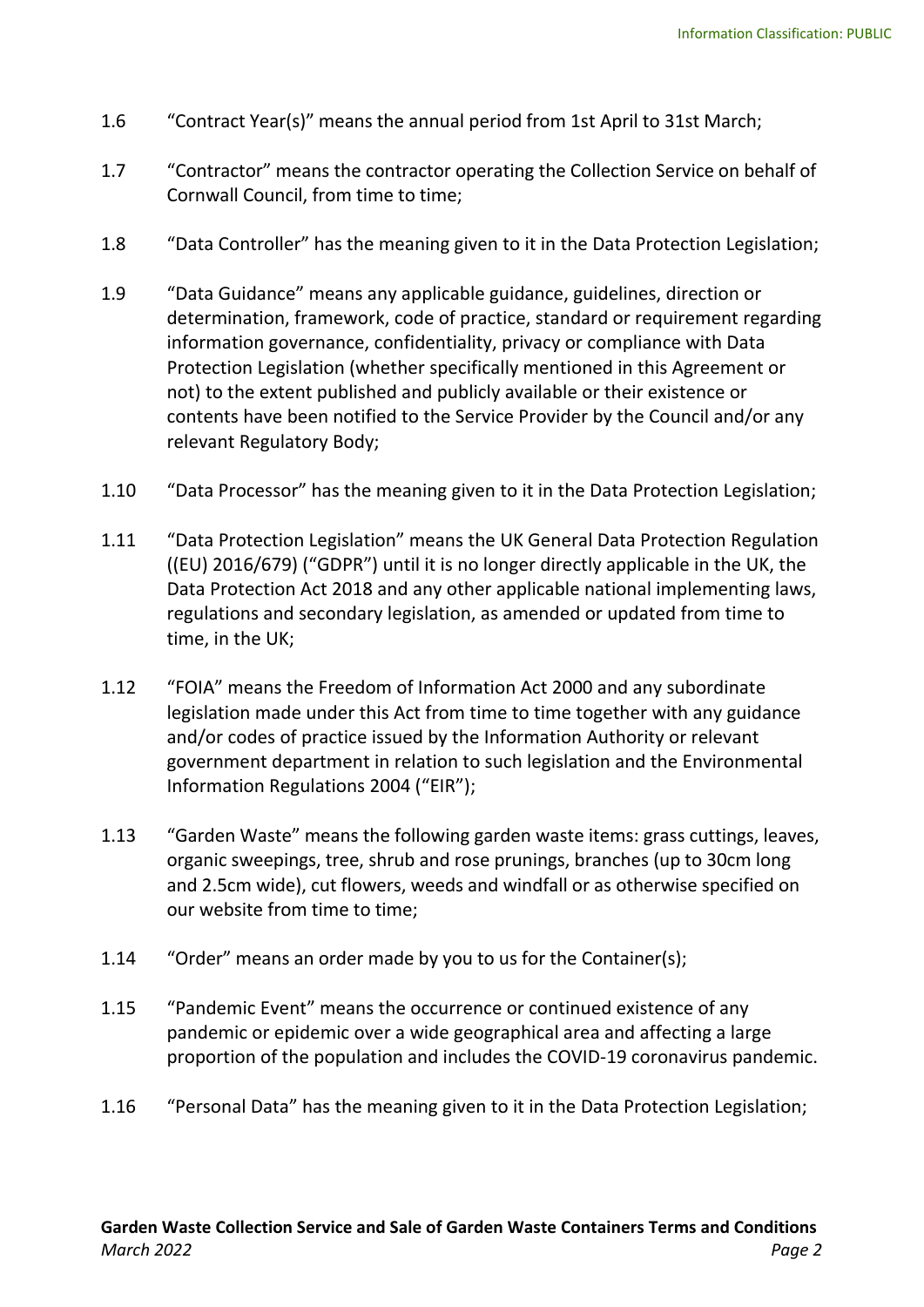- 1.17 "Service Start Date" means the planned start date for the Collection Service from your property. The Collection Service Start Date will depend upon when you subscribe to the Collection Service and for any subscriptions made after 31st December the Service Start Date will be from 1st April in the following Contract Year;
- 1.18 "Special Categories of Data" has the meaning given to it in the Data Protection Legislation;
- 1.19 "Terms and Conditions" means the terms and conditions set out in this document;
- 1.20 "us" "we" or "our" means The Cornwall Council of County Hall, Treyew Road, Truro, Cornwall, TR1 3AY;
- 1.21 "Working Days" means a day other than a Saturday, Sunday or a Bank Holiday;
- 1.22 "you" or "your" means the individual that buys or agrees to buy the Collection Service and/or Container(s) from us.

# **2. Conditions**

- 2.1 Nothing in these Terms and Conditions shall affect your statutory rights as a consumer.
- 2.2 These Terms and Conditions shall apply to:
	- the Collection Service provided to you by us; and/or
	- sales of Container(s) by us to you;

and shall prevail over any other documentation or communication from us, in respect of the Container(s) and the Collection Service.

2.3 Any variation to these Terms and Conditions shall be inapplicable unless agreed by us in writing.

# **3. Ordering**

# 3.1 The Collection Service

3.1.1 For new subscribers, in order to access this Collection Service, you must purchase a wheeled bin or reusable sack from us at the point of paying for your first year's subscription to the Collection Service.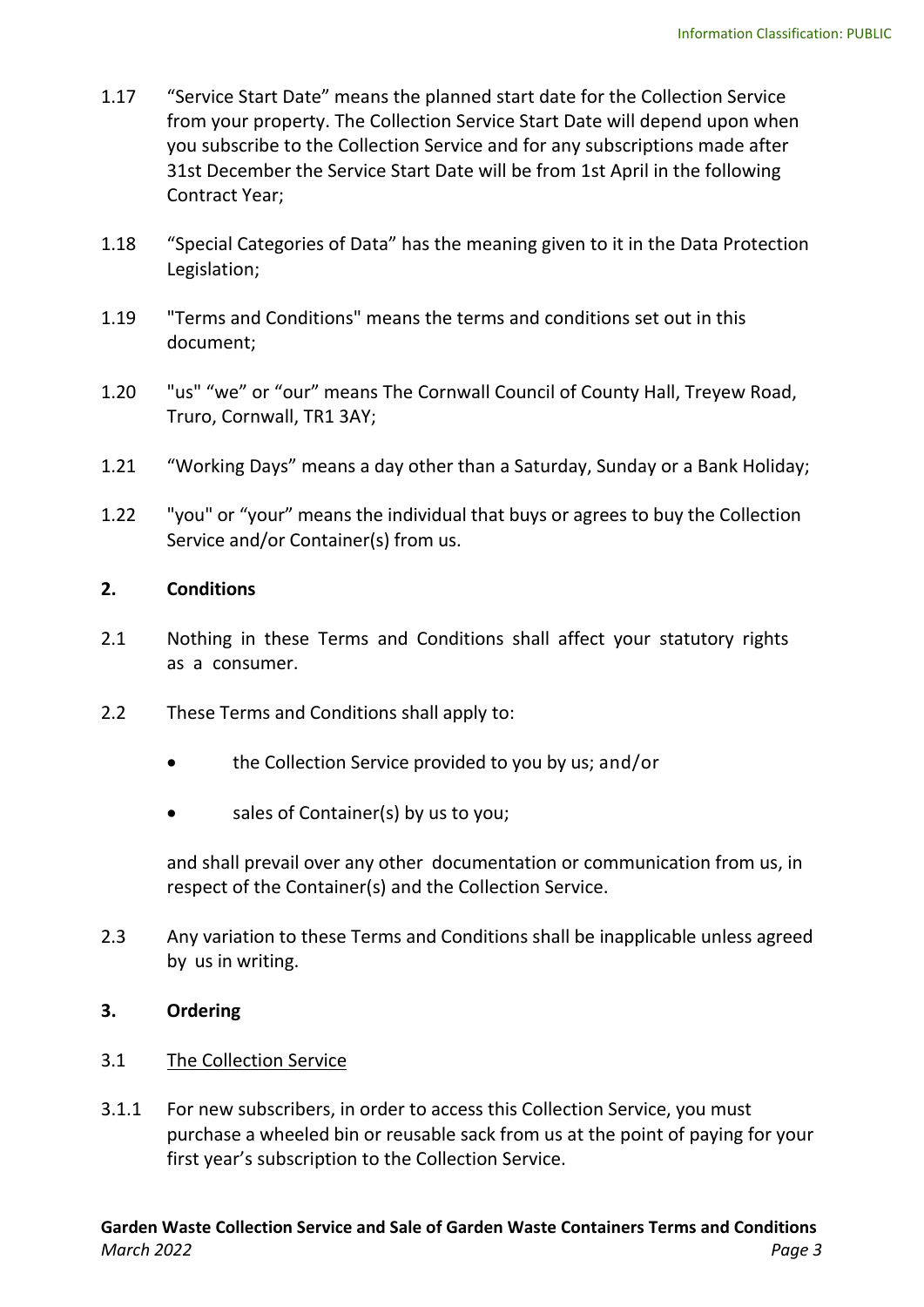- 3.1.2 Existing subscribers only need to renew their subscription(s) to the Collection Service and may continue to use the existing wheeled bin or reusable sack purchased from us in a previous year. In accordance with clause 5.2, there must be a separate subscription taken out for each Container purchased and presented for collection.
- 3.1.3 You must subscribe to the Collection Service for the Collection Period which ends (each year) on 31st March.
- 3.1.4 You can subscribe to the Collection Service (and buy Container(s) for that subscription) by:
	- Ordering online: [www.cornwall.gov.uk/gardenwaste](http://www.cornwall.gov.uk/gardenwaste)
	- Telephoning our Refuse and Recycling number: 0300 1234 141
- 3.1.5 Collections take place fortnightly.
- 3.1.6 You may only use our Container(s) for the Collection Service. This ensures they are recognizable by our Contractor's collection crew and are suitable to be emptied by their collection vehicle; you therefore cannot supply a bin or reusable sack of your own to use with this Collection Service.
- 3.1.7 Collections will only take place from Container(s) purchased from us.
- 3.1.8 If damaged Containers are presented for collection, eg, broken/missing lid, split sides, we reserve the right to suspend your Collection Service until a new or undamaged Container, purchased from the Council, is presented and no refund will be due for collections aborted for this reason.
- 3.2 The Container(s)
- 3.2.1 If we become aware of any error in the price or description of the Container(s) ordered, we will notify you and give you the option to either continue with the Order or cancel it.
- 3.2.2 All Orders for Container(s) are subject to availability. If we cannot supply the Container(s) for any reason you will be informed of the situation and you will not be charged for those Container(s). Any monies already paid by you for the Container(s) will be refunded; however, we will not be responsible for compensating you for any other losses, which may be suffered as a result of the Container(s) not being supplied.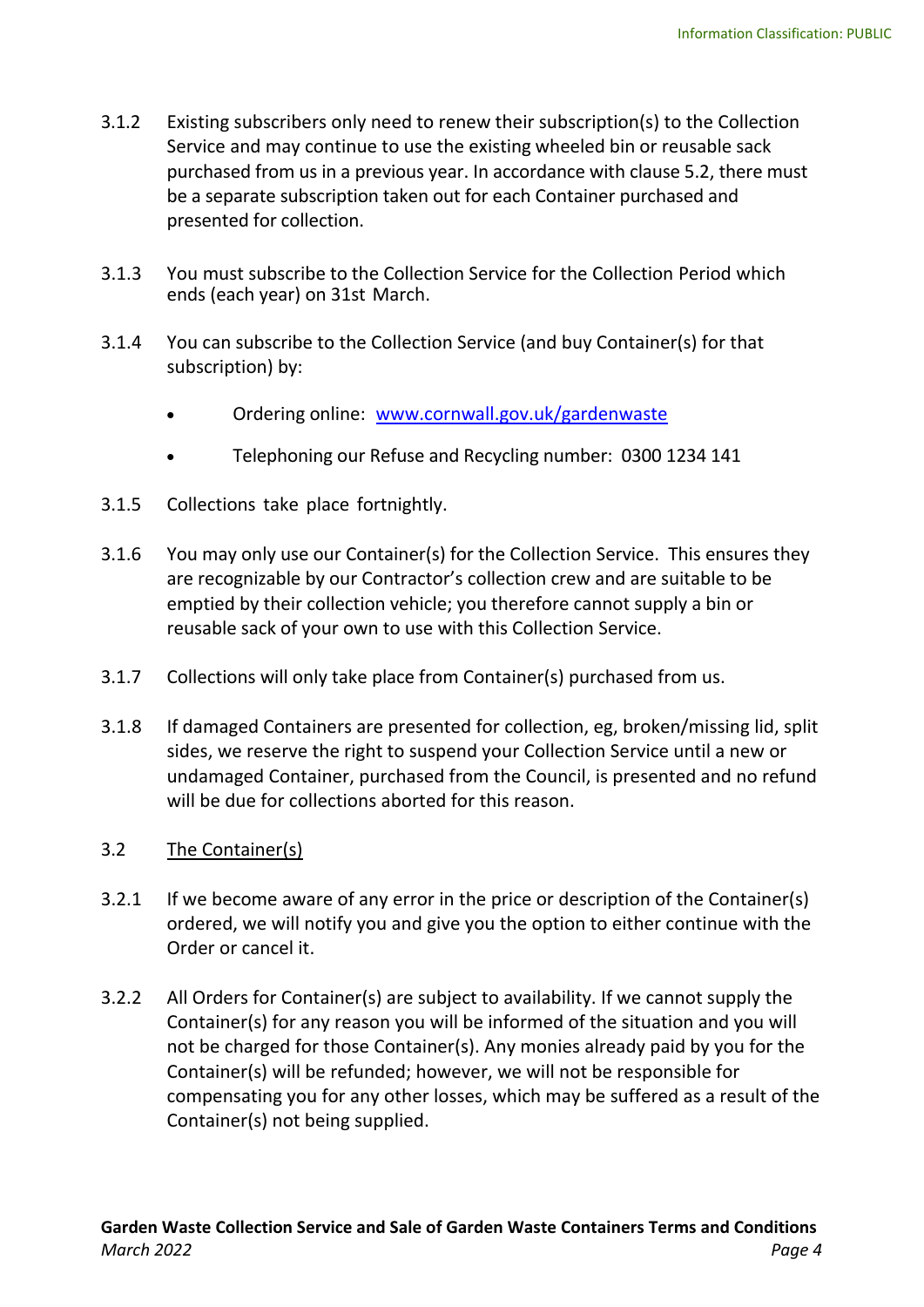- 3.2.3 Container(s) will only be sold to customers taking out a new subscription Collection Service or those with a current subscription Collection Service where their existing Container requires replacing due to loss, damage, etc.
- 3.2.4 You can order Container(s) for use with the subscription Collection Service by purchasing both at the same time, as detailed in 3.1.1 above.
- 3.2.5 If you need to replace an existing Container part-way through a Contract Year due to loss or damage, you can only order replacement Container(s) by telephoning our Refuse and Recycling line on 0300 1234 141. You cannot purchase Container(s) alone via our website.

# **4. Price and Payment**

- 4.1 The price of the Collection Service and Container(s) shall be stated on our website and current advertising literature. Charges are set annually and apply from 1st April each year and you will be notified of the price of renewal at least 10 Working Days prior to payment being due for the next Contract Year. Should prices be changed before this date, this will not affect subscriptions already paid for the current Contract Year.
- 4.2 We reserve the right to increase the price at any time if there is any variation in our costs in delivering the Collection Service. We shall endeavour to give you not less than 1 calendar months' notice of any variation to the price under this clause but notwithstanding this you shall be liable to pay any increase from the date specified in the notice (which may be via our website).
- 4.3 Payment for the Collection Service must be made in full before the Collection Service will commence.
- 4.4 Container(s) must be paid for in full by you prior to dispatch to you.
- 4.5 There are no concessions on any of the fees relating to this Collection Service or the purchase of Container(s). You will be charged the full price for collection irrespective of the quantity of waste presented in the Container(s) for collection or whether you present your waste for all of the collection dates.
- 4.6 It can take up to 8 (eight) Calendar Days from the date your payment is received for the Container(s) to be delivered to you. Our Contractor will contact you to advise the date of delivery based on the details provided at the time or ordering.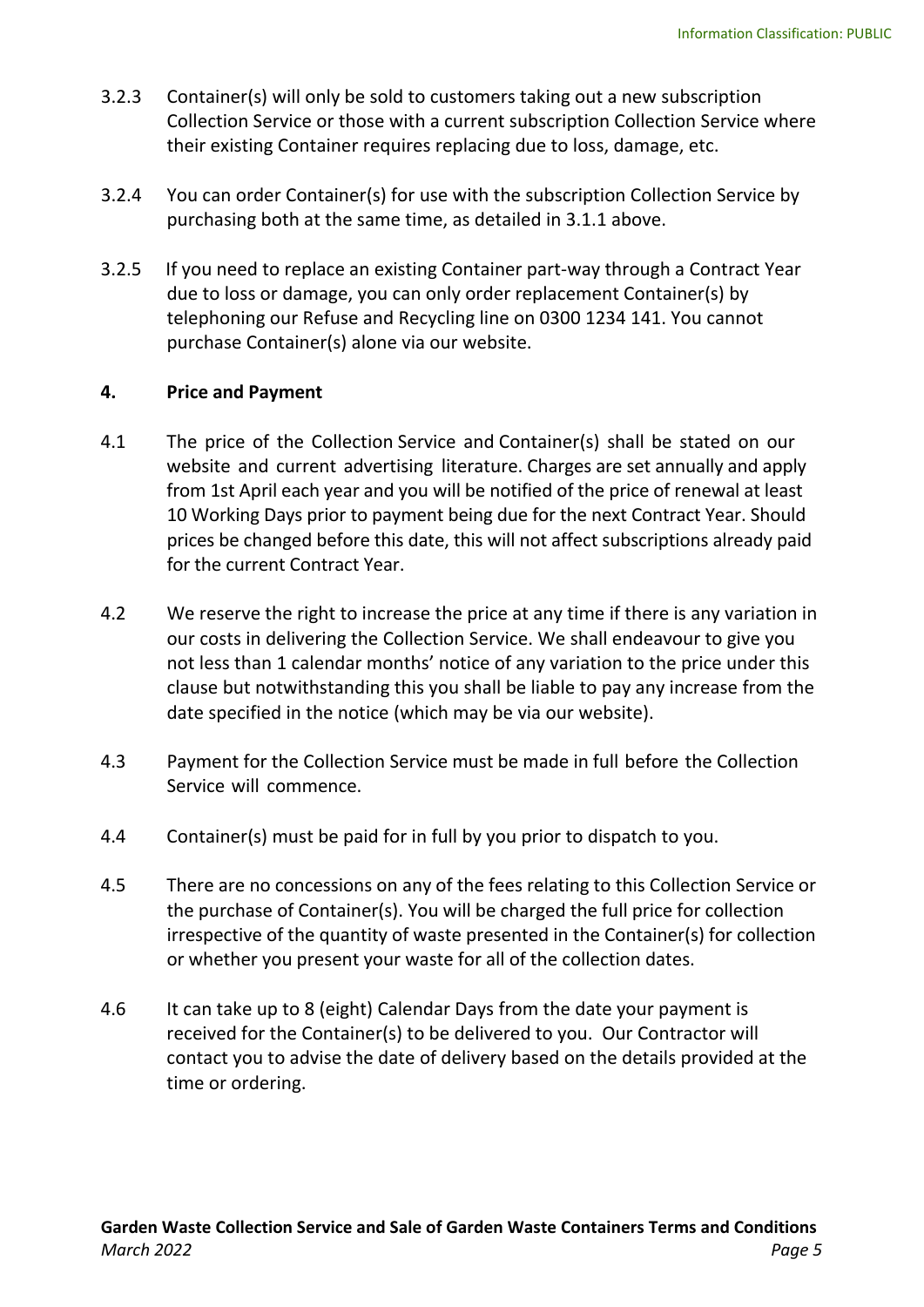#### **5. The Collection Service**

- 5.1 It may take up to 2 (two) Working Days from the date payment is received for your subscription Collection Service to be added to the Contractor's collection round and for the Service to commence. Once your payment has been received and your subscription to the Collection Service has been added to the Contractor's collection round, your next collection date will be visible to you on the Council's website at [www.cornwall.gov.uk/myarea.](http://www.cornwall.gov.uk/myarea)
- 5.2 Collections will be as scheduled on all UK Bank Holidays save for Christmas Day and Boxing Day when there will be no collections. If a scheduled collection is due on Christmas Day and Boxing Day a new day will be identified by us and communicated in advance of the Christmas period.
- 5.3 The subscription price covers the cost of emptying one Container(s) item. If additional Container(s) are purchased, an additional subscription to the Collection Service must also be purchased for each separate Container.
- 5.4 Only household garden waste, as detailed on our literature and on our website, may be disposed of through this Collection Service.
- 5.5 We reserve the right to refuse to collect any waste other than that which has been detailed within our literature and on our website.
- 5.6 All garden waste must be contained within the Container(s) purchased from us. Any garden waste not contained in the relevant Container will not be collected.
- 5.7 Container(s) should not be filled with such a weight as to prevent bin lids from closing or make the moving or emptying process hazardous to the Contractor's operatives. We reserve the right to suspend or cancel the Collection Service in the event that Container(s) are too heavy or are stored in such a way that they cannot be accessed or moved safely.
- 5.8 Where the Container(s) are a wheeled bin, due to the mechanical methods used for emptying, it is a requirement that the Container(s) are presented with the lid in the closed position. We reserve the right to suspend or cancel the Collection Service where the Container(s), are presented for collection with the lid in the open position.
- 5.9 The Container(s) should be presented at the boundary of your property by 7.00 am on the day of collection, unless alternative arrangements have been agreed by us. There will be no return visit for aborted collections due to access not being made available by you, or for Container(s) being placed out later than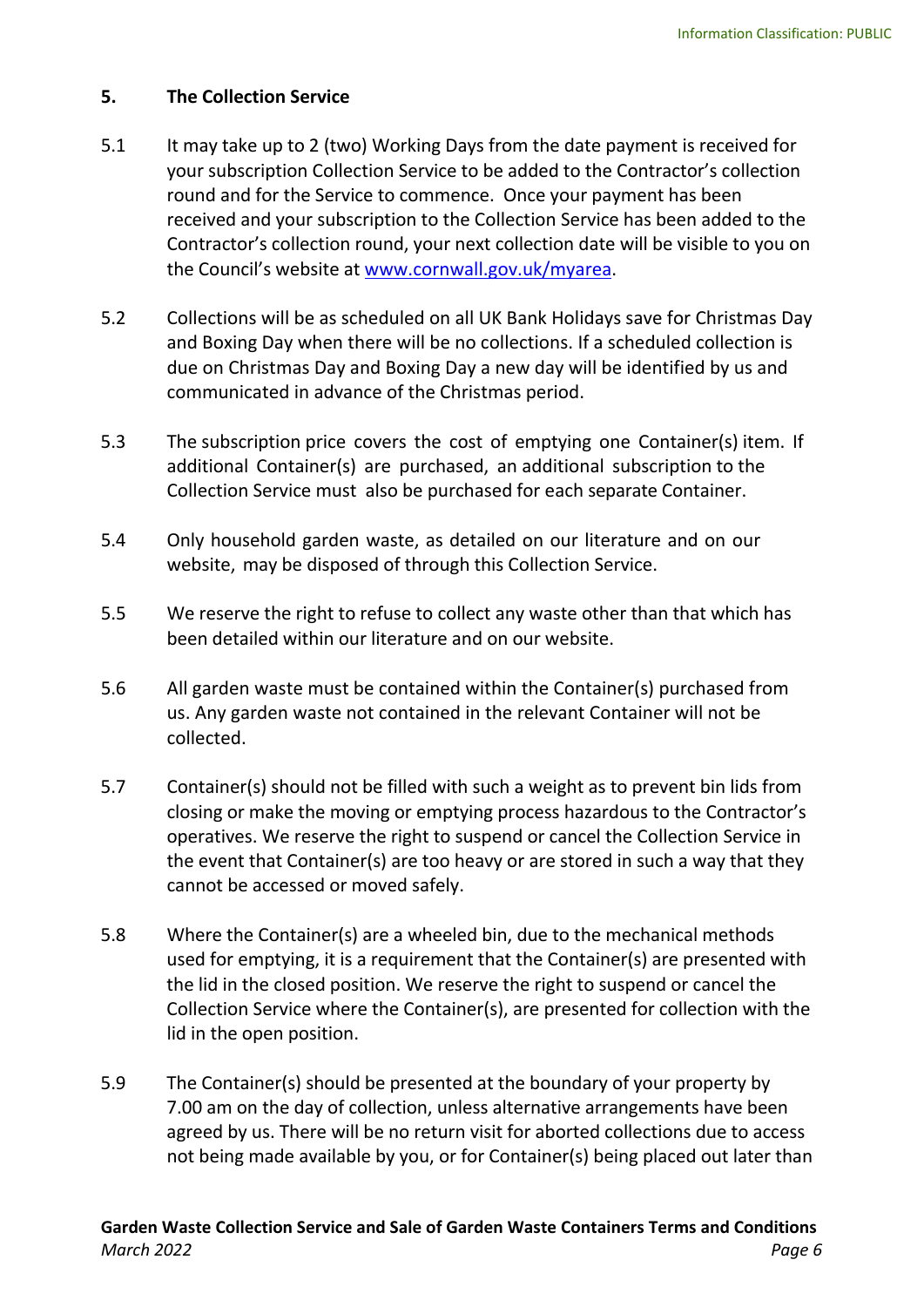7.00 am on the day of collection. After collection, Container(s) are to be removed from the highway and returned to your property by no later than by the end of that collection day.

- 5.10 If your placement of the Container(s) is in a position which requires the collection vehicle or the collection crew to leave the public highway you shall indemnify and hold us harmless against any loss, costs, claims, damages or expenses which we may thereby incur whether as a result of damage to the collection vehicle, the Container(s), the property of you or a third-party including damage to the road margin or pavements.
- 5.11 We reserve the right not to collect a Container if it has been left for collection at a location that does not identify which property it belongs to and therefore prevents us from determining that a valid subscription to the Collection Service is in place. We would therefore recommend that you mark your Container with your house number/name and street so our Contractor can identify it.
- 5.12 You must ensure the collection crew and vehicles have free and unobstructed access to the Container(s) at all times so that the waste may be emptied directly into the vehicles. If such access is not provided we shall not be under any obligation to collect the waste. The driver of the collection vehicle may in their absolute discretion refuse to provide the Collection Service if they believe that access to the Container(s) or turning facilities are unsafe or likely to cause damage to the vehicle or if there is any reason to believe that the proposed area for siting the Container(s) is unsuitable.
- 5.13 Should collections be missed due to circumstances beyond our control, every effort will be made to arrange an alternative collection date but no partial refund of the subscription price will be due.
- 5.14 Where you have contacted us to report that your Container has not been emptied and after investigation this has been confirmed by our Contractor, a return visit will be made. No partial refund of the subscription price will be due. To report a missed collection please visit [www.cornwall.gov.uk/missedcollection](http://www.cornwall.gov.uk/missedcollection) or see 7.2 for other ways to contact us.
- 5.15 It is your responsibility to keep all Container(s) at your own risk, maintain the Container(s) in good condition. You shall be responsible for the cost of repairs, expenses and/or replacement Container(s). If the Container(s) are damaged by the collection vehicle when being emptied, this must be reported by no later than the next scheduled collection. Please see clause 7.2 for ways to contact us. You are responsible for maintaining the cleanliness of the Container(s).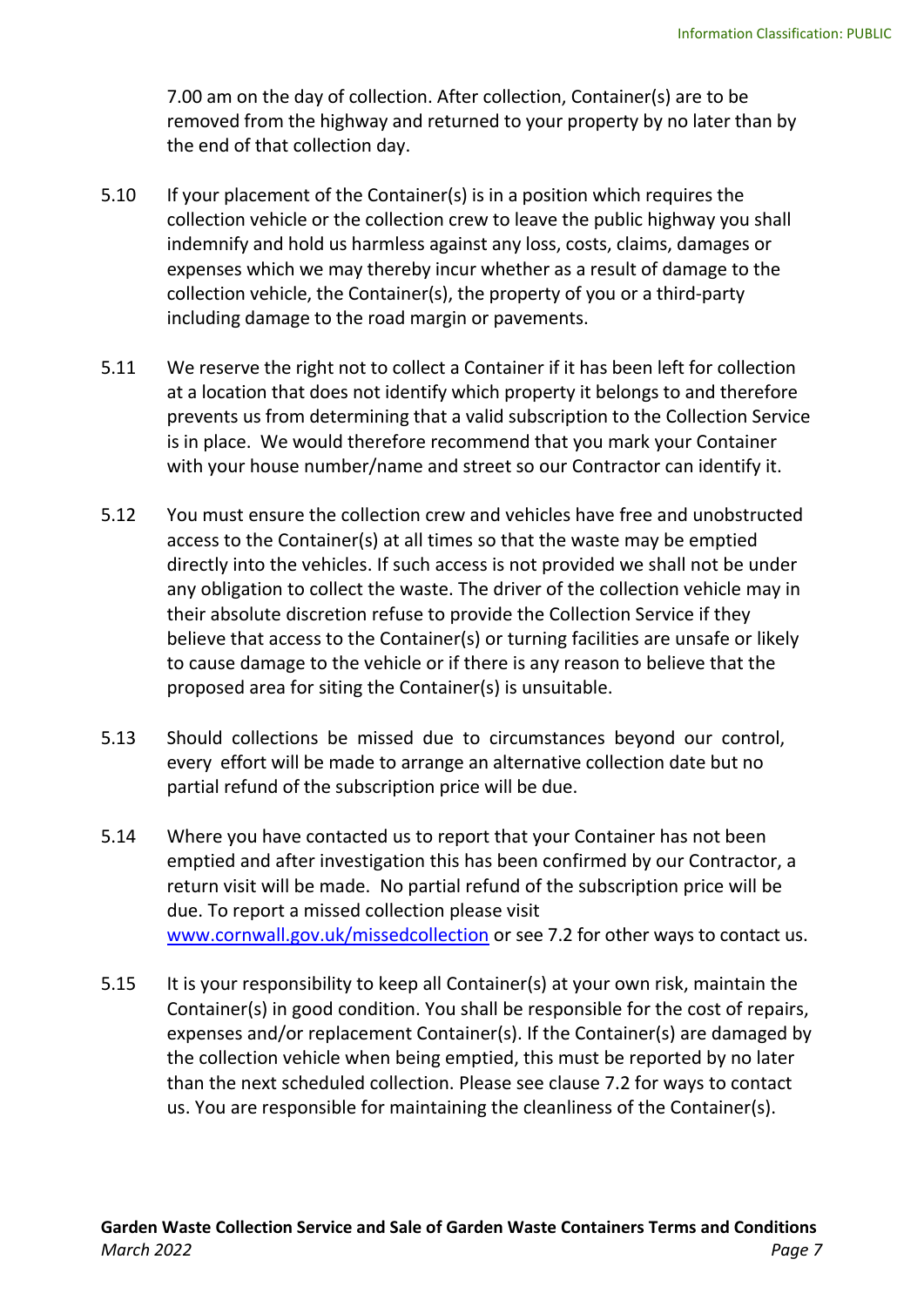- 5.16 This agreement continues to remain in force for the Collection Period. No refund will be issued if the Collection Service is cancelled by you at any time within this period except under the circumstances as detailed in 6.1 below.
- 5.17 Once purchased, the Container(s) remain your property. If you move property within the County of Cornwall and wish to continue to access the Collection Service at your new property, it is your responsibility to move the Container(s) to the new property and to notify us of your change of address. If you move outside of the County of Cornwall you can keep your Container(s) if you wish, but please notify us that you no longer require the Collection Service, so that we do not contact you regarding renewing your subscription for the next Contract Year. Please see 7.2 for ways to contact us.
- 5.18 If you choose not to continue to subscribe to the Collection Service but keep your Container(s), you cannot use them to present your household rubbish (residual waste) for collection, as the Contractor's rubbish collection crew will not check brown garden waste bins for household rubbish (residual waste).
- 5.19 If you wish to change to a larger capacity subscription Collection Service part way through the Contract Year, you can do so but you will need to telephone us to arrange this. You will need to make payment for the difference in price for the remainder of the Contract Year for the larger capacity subscription Collection Service and also purchase a larger capacity Container from us at the same time. You cannot return your existing smaller capacity Container in part payment of Container(s) unless this meets the terms laid out in para 7.3.
- 5.20 If you wish to change to a smaller capacity Container part way through the Contract Year you must purchase a new Container. You cannot return your existing larger capacity Container for partial refund of the difference in price unless this meets the terms laid out in para 7.3. We will convert your existing subscription Collection Service to match the smaller capacity Container but no refund will be due for the difference in price, nor will the equivalent amount be used in part payment towards subscription to the Collection Service for the next Contract year.

# **6. Cancellation of Collection Service**

- 6.1 Cancellation of the Collection Service and refund of subscription price is only available under the following circumstances:
- 6.1.1 a request is received to cancel the Collection Service before any collections have taken place; or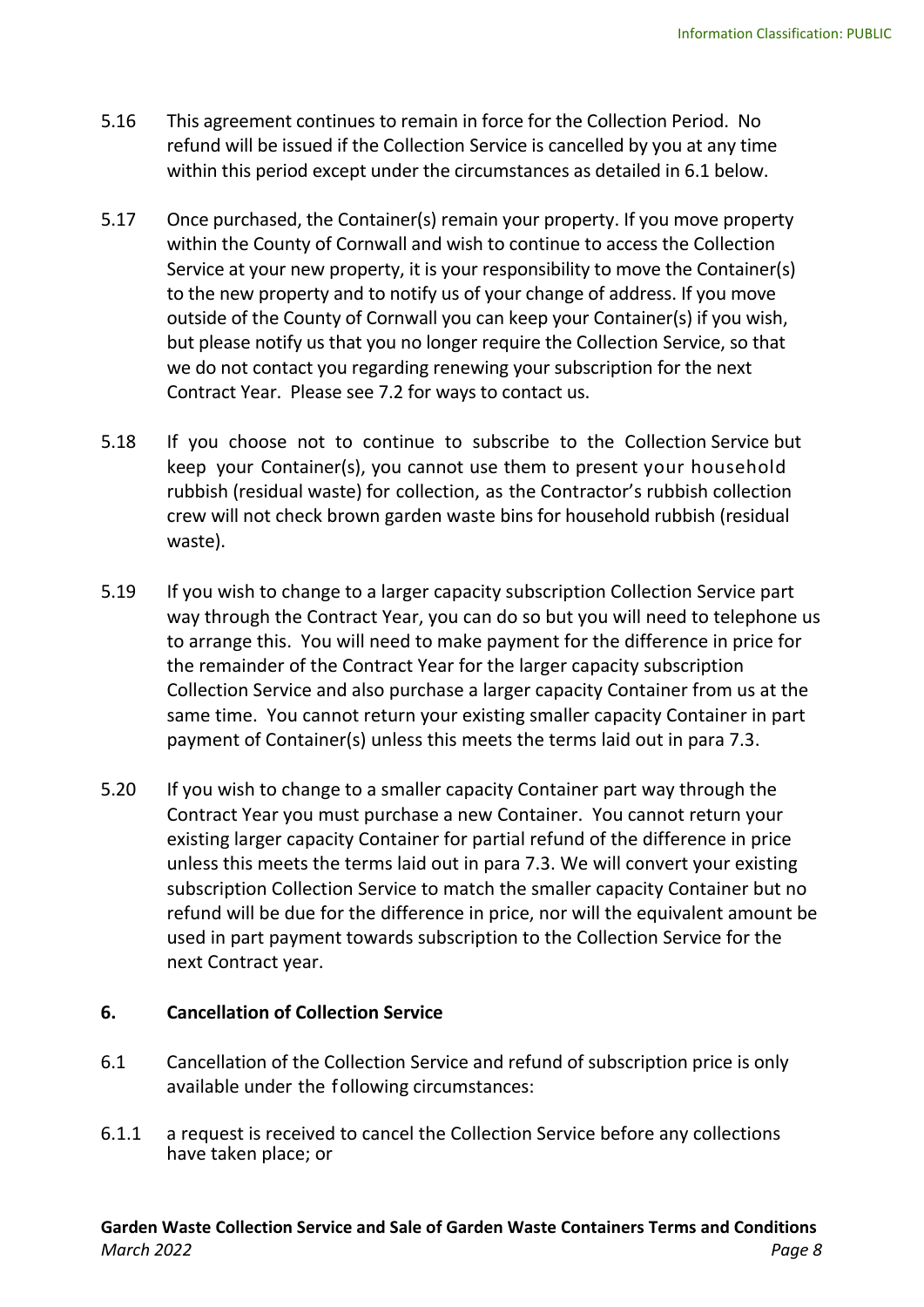- 6.1.2 the death of the householder where they were the only adult occupant; or
- 6.1.3 the householder is no longer able to continue to live at their property and has to move to a hospice, hospital or nursing home.

For the avoidance of doubt, you shall not be entitled to a refund where you request to cancel the Collection Service for any other reason (including, but not limited to, a move out of County).

- 6.2 All refunds will be applied from the first day of the month following receipt of the cancellation notification and will be based on the number of full months remaining for the Collection Period. In the circumstances of 6.1.1 above, a full refund of the subscription price will be made.
- 6.3 No refund for the price of Container(s) purchased for use with the cancelled Collection Service will be due unless the conditions of 7.1 are met.
- 6.4 Suspensions to the Collection Service are not permitted and no refund will be due for periods where the Service is not used unless the conditions of 6.1 are met to cancel the Collection Service.
- 6.5 We shall have the right (at our sole discretion) to terminate the Collection Service without reason, on providing you with not less than 30 days' notice in writing.
- 6.6 If you breach any of the Terms and/or Conditions we may, in addition to our other rights in respect thereof, give notice to you to terminate the Collection Service immediately or, at our sole discretion, 30 days' from the date of such notice if you shall not have remedied the breach to our satisfaction during that time.

#### **7. Return of Container(s)**

7.1 If you cancel your subscription to the Collection Service in accordance with clause 6.1 and no longer require the Container(s) purchased from us, you must notify us within 5 (five) Working Days of delivery of the Container(s) that you wish to return it. Provided that the Container(s) is in the same condition as when it was delivered, eg, has not been used or damaged, we will arrange for our Contractor to return to collect it. There will be a charge for the collection of the Container(s) which shall be at the rate detailed on our website (at the time of the collection) and will be deducted from any refund due. Once we have received confirmation from our Contractor that they have collected the Container(s) and that it is in the same condition as when delivered, we will process a refund for the price of the Container(s) less the charge to cover the cost of its collection. Refunds may take up to 20 (twenty) Working Days to be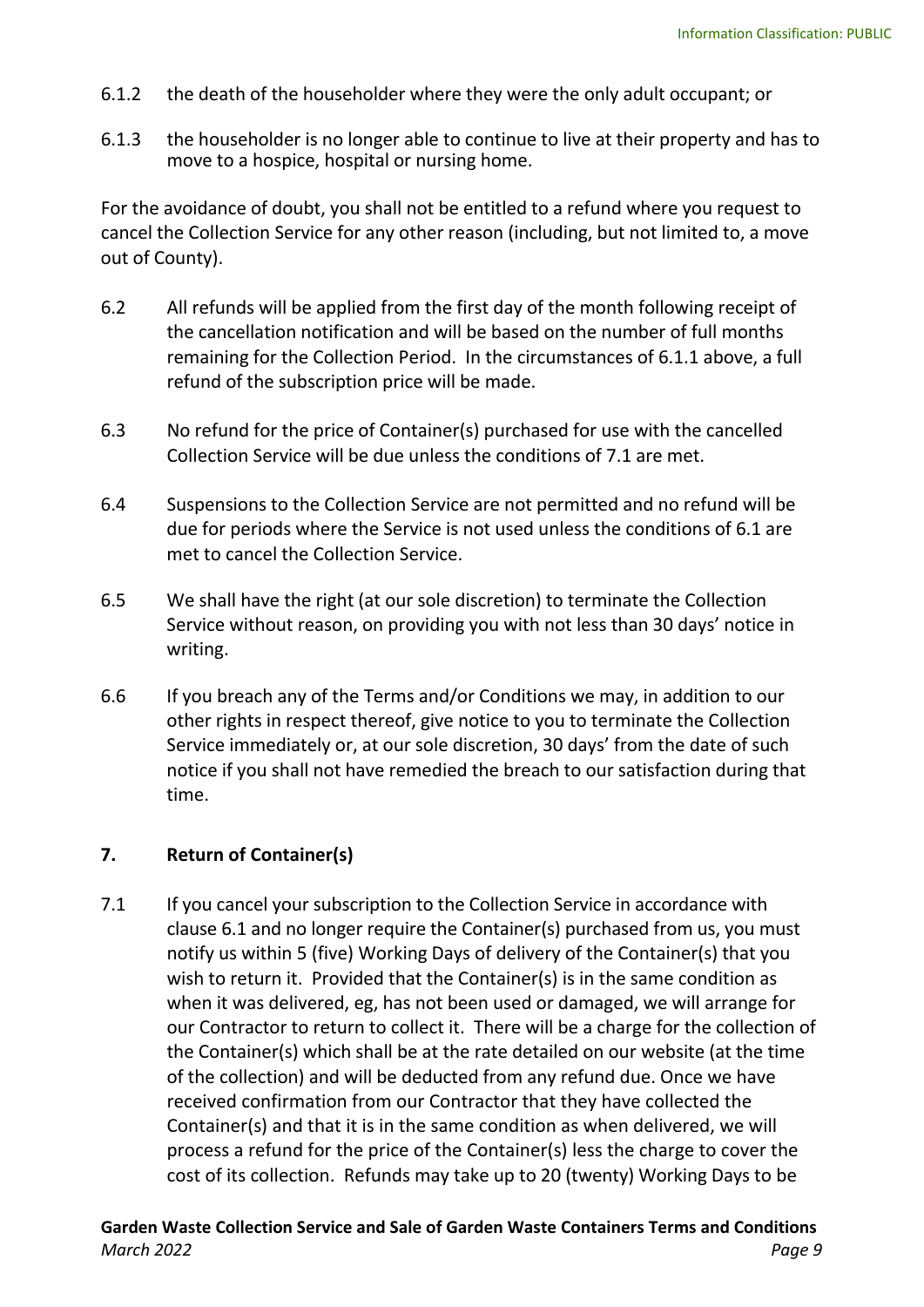processed depending on original method of payment.

- 7.2 To notify us that you wish to return your Container(s), please contact us by one of the following means:
	- Telephone: 0300 1234 141
	- Online: [www.cornwall.gov.uk/contactus](http://www.cornwall.gov.uk/contactus)
- 7.3 If you wish to exchange recently purchased Container(s) for a larger or smaller sized capacity container, you must notify us within 20 (twenty) Working Days of delivery and the item must remain in an unused condition. We will arrange for the original Container(s) to be collected at the same time as the new Container(s) are delivered. We will also need to alter your Collection Service subscription to match the capacity of the Container(s) you are exchanging for, as well as taking any additional payment to cover the difference in price if this is higher. Where the difference in price is lower, we will issue a partial refund.

## **8. Faulty and Damaged Container(s)**

- 8.1 You should inspect the Container(s) upon delivery and contact us within 5 (five) Working Days from the date of delivery to notify us of any damage or defect which a reasonable examination would reveal. Please see para 7.2 for ways to contact us. If you notify a problem to us under this Condition, once we have examined the Container(s) and agreed that the Container(s) are damaged or faulty we will:
	- replace the Container(s); or
	- provide you with a full refund for the Container(s);

#### **9. Guarantee**

- 9.1 We guarantee that the Container(s) ordered from us will be free from any defects from the date of delivery for 12 (twelve) months for wheeled bins and 6 (six) months for reusable sacks. If the Container(s) have a defect within this period, you can choose whether to have them replaced or refunded (this does not extend to include a refund for your subscription to the Collection Service). Your statutory rights are not affected by this guarantee.
- 9.2 Damage attributable to misuse or accident (our decision as to the cause is final) for which we or our Contractor cannot be deemed responsible is excluded from the guarantee.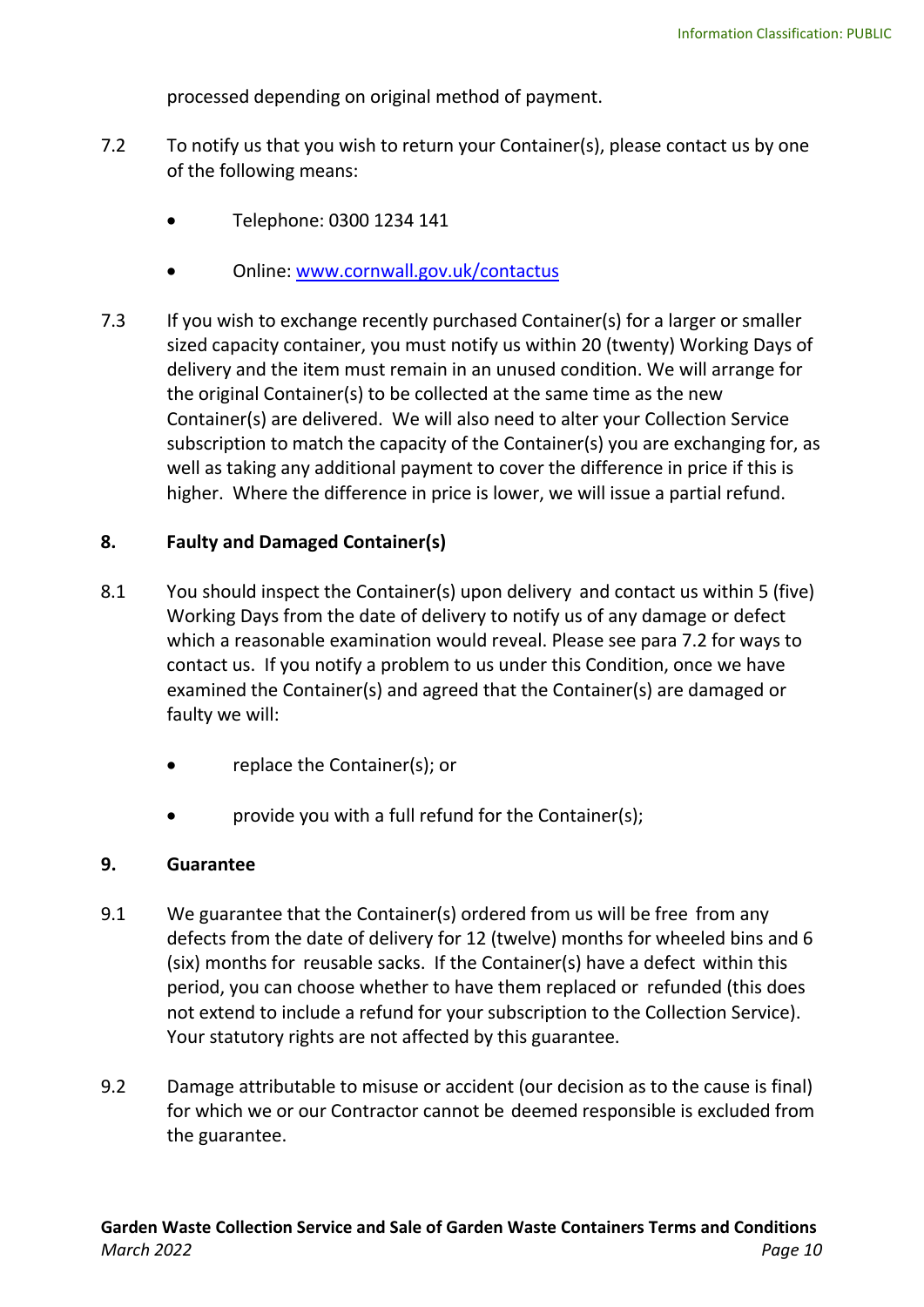#### **10. Force Majeure**

- 10.1 We shall not be liable for any delay or failure to perform any of our obligations if the delay or failure results from events or circumstance outside our reasonable control, including but not limited to acts of God, adverse weather, strikes, lock-outs, accidents, war, fire or breakdown of plant or machinery and we shall be entitled to a reasonable extension of our obligations.
- 10.2 If a Pandemic Event occurs or exists, we shall not be liable for any delay or failure of the Contractor to perform any of its obligations if the delay or failure results from events or circumstances outside its reasonable control.

## **11. Limitation of Liability: your attention is particularly drawn to this clause**

- 11.1 Each of the parties agrees that they will at their own cost effect and maintain appropriate policy or policies of insurance providing an adequate level of cover in respect of all risks which may be incurred by the parties pursuant to these Terms and Conditions.
- 11.2 Nothing in the Contract limits any liability which cannot legally be limited, including but not limited to liability for:
	- a) death or personal injury caused by negligence;
	- b) fraud or fraudulent misrepresentation; and
	- c) breach of the terms implied by section 2 of the Supply of Container(s) and Services Act 1982 (title and quiet possession).
- 11.3 Subject to clause 11.2 (liabilities which cannot legally be limited), our total liability to you for all loss or damage shall be limited to £50,000.
- 11.4 Subject to clause 11.2 (liabilities which cannot legally be limited), we shall not be responsible for any property (including personal effects), deposited by you or any other person in the Container(s) and shall not be bound to return the same, nor be liable for any loss or damage thereto.
- 11.5 Subject to clause 11.2 this clause 11.5 sets out the types of loss that are wholly excluded:
	- a) loss of profits;
	- b) loss of sales or business;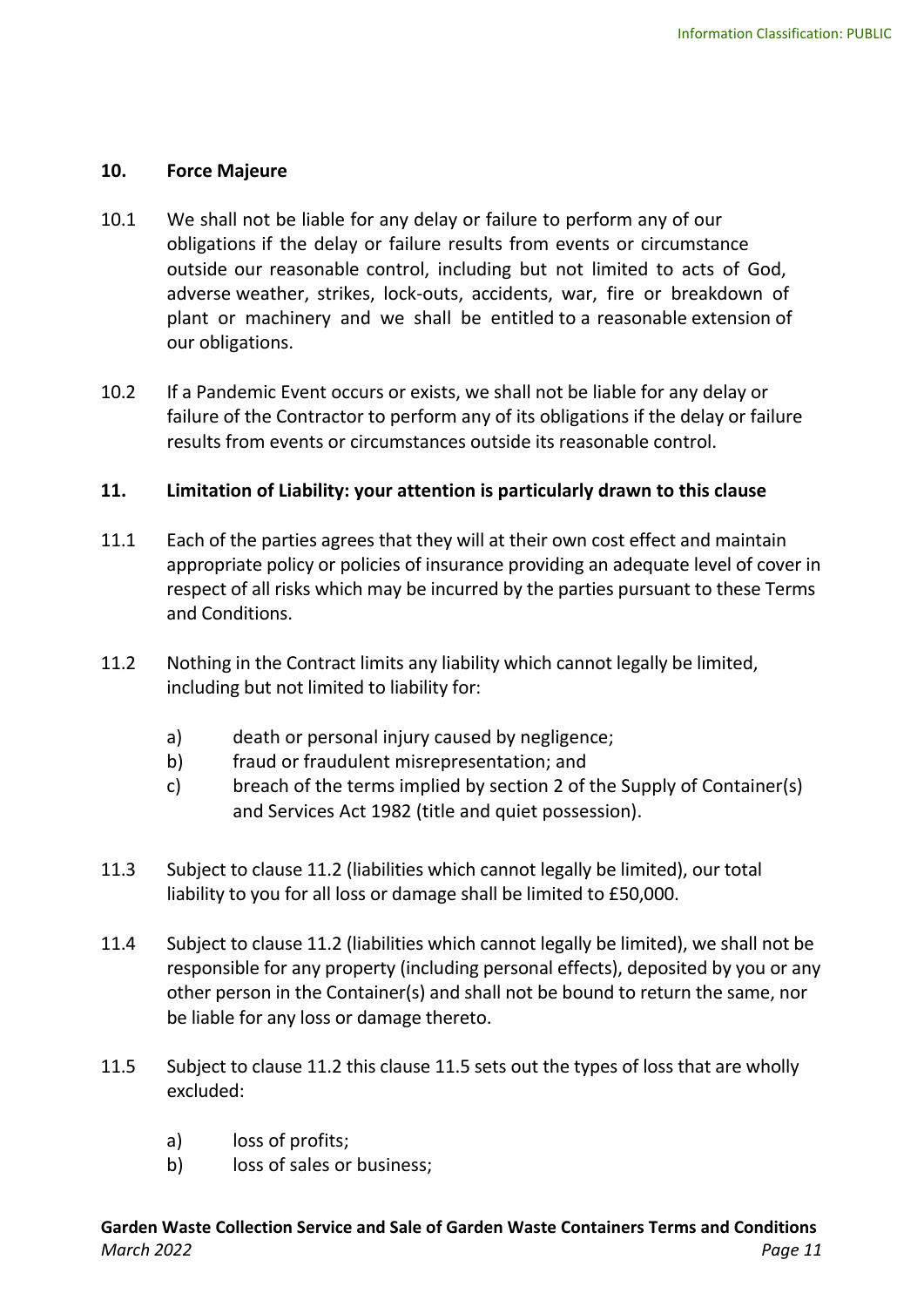- c) loss of agreements or contracts;
- d) loss of anticipated savings;
- e) loss of use or corruption of software, data or information;
- f) loss of or damage to goodwill; and
- g) any indirect or consequential loss.
- 11.6 The terms implied by sections 3, 4 and 5 of the Supply of Goods and Services Act 1982 are, to the fullest extent permitted by law, excluded from these Terms and Conditions.
- 11.7 This clause 11 shall survive termination of the Collection Service.

#### **12. Confidentiality, Data Protection and Freedom of Information**

- 12.1 We shall maintain the confidentiality of any Confidential Information belonging to you and shall not:
	- (a) use such Confidential Information except for the purpose of performing our rights and obligations under or in connection with this Collection Service; or
	- (b) disclose such Confidential Information in whole or in part to any third party, except as expressly permitted by the parties in writing or as they are required to by law
- 12.2 We must comply with Data Protection Legislation, Data Guidance, the FOIA and the EIR.
- 12.3 The parties acknowledge that for the purposes of the Data Protection Legislation, we are the Data Controller and the Contractor is the Data Processor and that your details will be shared with the Contractor for the purposes of providing the Collection Service.
- 12.4 If we are required under Data Protection Legislation to notify the Information Commissioner or a Data Subject of a Personal Data Breach then within 48 hours of the breach occurring, we must inform you of the Personal Data Breach, and we will report the breach to the Information Commissioner within seventy two (72) hours as is required within the Data Protection Legislation.
- 12.5 Where required under Data Protection legislation, we shall ensure that we have a Privacy Notice or Consent Notice in place.
- 12.6 Without prejudice to the generality of this clause 12, we must ensure that all Personal Data processed by or on behalf of us in the course of delivering the Collection Service is processed in accordance with the obligations under Data Protection Legislation and Data Guidance.